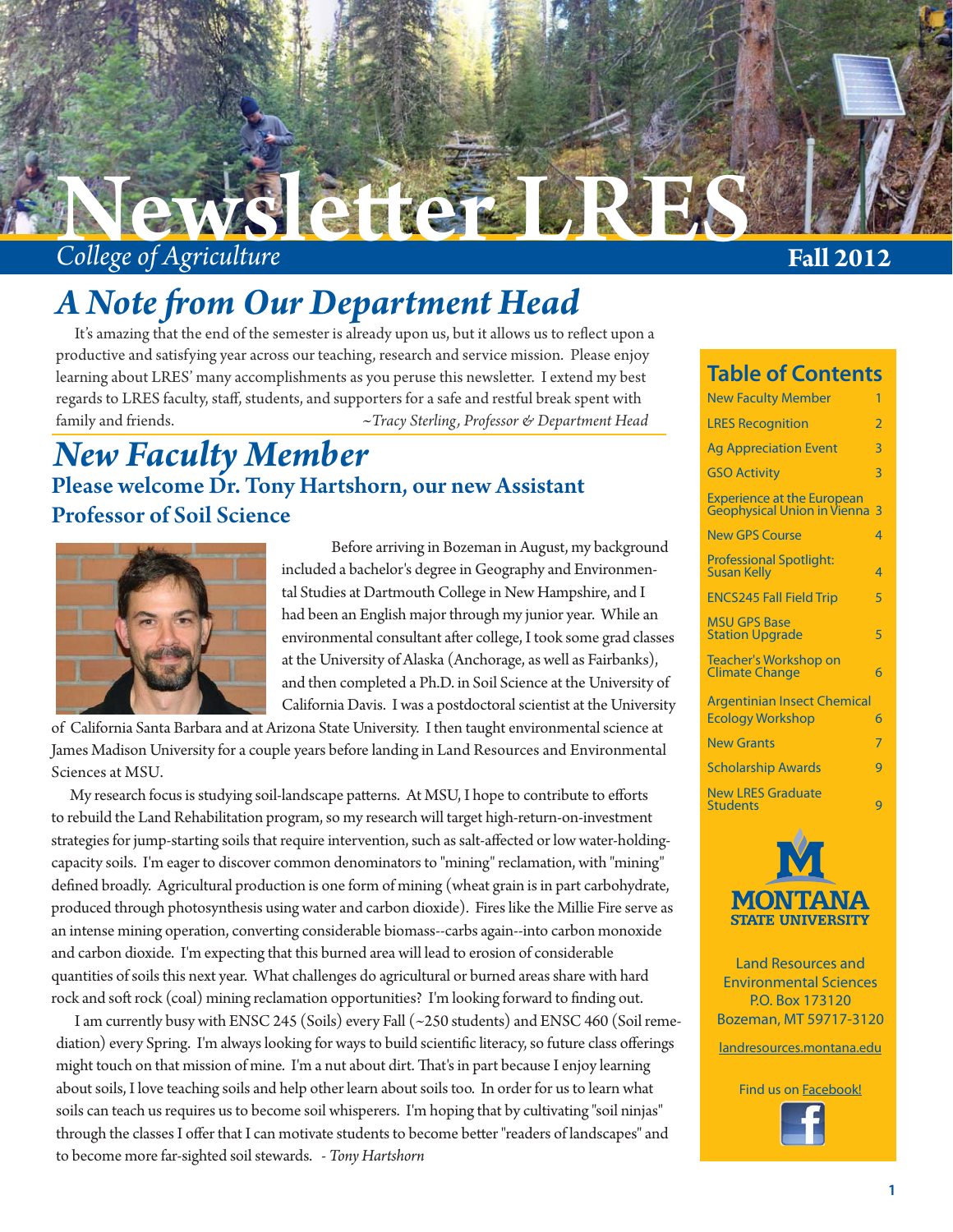# *LRES Recognition*



**Lucy Marshall** was featured in the November 2012 edition of Montana Water News published by The Montana Water Center.



**Duncan Patten** was elected to Fellow of Ecological Society of America. As Montana University System Water Center director and Research Professor in MSU's LRES Department Duncan

Patten has been selected to be among the first group of Fellows named by the Ecological Society of America, the world's largest professional organization for ecologists and environmental scientists.



**Bob Peterson** was interviewed for a segment called Killing off West Nile Virus: Bad for More Than Bugs? On NPR's program 'All Things Considered' back in August. Please visit the link

below to listen to the full story.

http://www.npr.org/2012/08/17/159018032/killing-off-westnile-virus-bad-for-more-than-bugs?ft=1&f=2



**Scott Powell** was selected to serve on the Science Definition Team for NASA's Carbon Monitoring System, an initiative designed to make significant contributions in characterizing, quantifying,

understanding, and predicting the evolution of global carbon sources and sinks.



**John Priscu** was the focus of a feature article entitled 'Antarctica: a world of living ice' in *American Association for the Advancement of Science* found at: http://membercentral.aaas.org/

### blogs/depth/antarctica-world-living-ice

 **John Priscu**, as a polar ecologist who has spent almost three decades studying the microbial ecology of Antarctic ecosystems, received the SCAR (Scientific Committee on Antarctic Research) Medal for Excellence in Antarctic Research on July 18 in Portland, Ore. Follow the link below to learn more about the international award for his work in Antarctica.

http://www.montana.edu/cpa/news/nwview.php?article=11334 &origin=homepage



**Lisa Lone Fight** was featured in an *Indian Country Today Media Network* article titled Native Women Tackle Science and Win. Follow the link below to view the article.

http://indiancountrytodaymedianetwork.com/article/nativewomen-tackle-science-and-win-118024



**Lisa Kirk,** LRES Ph.D. candidate and Principle Geochemist at Enviromin Inc., was invited to present "Through the Looking Glass at Microbes" at the international symposium to

address challenges of mine-impacted waters during the International Conference on Acid Rock Drainage in Ottawa Canada. More at: www.miningengineeringmagazine.com

# *LRES Students Present Internationally*

### *European Geosciences Union 2012 conference in Vienna, Austria*

**Sam Carlson** presented on *Quantifying watershed storage dynamics using long duration, high fr equency measurements of precipitation, runoff , and evapotranspiration.*

**Tim Covino** presented on *In-stream nutrient uptake kinetics along stream size and development gradients in a rapidly developing mountain resort watershed.*

**Kendra Kaiser** presented on *Mountain pine beetle infestation impacted by water availability.*

Fabian Nippgen presented on *The combined effect of topography and vegetation on the temporal evolution of catchment connectivity*  and *Spatial and temporal similarity analysis: Linking landscape structure and climate to hydrologic response.*

### *Int'l Polar Year in Montreal, Canada*

**Tristy Vick-Majors** presented on *Microbial Communities during the Polar Night Transition in Lakes of the McMurdo Dry Valleys, Antarctica.*

*Goldschmidt 2012 Conference in Montreal, Canada*

**Ryan Jennings** presented on *Ferric oxyhydroxide microbial mat community metabolic model based on metagenome sequence analysis. 2012 Int'l Society for Microbial Ecology meeting in Copenhagen, Denmark*

Jake Beam presented on *The distribution and ecophysiology of novel thermophilic, non-ammonia-oxidizing thaumarchaea in Yellowstone National Park.*

**Eric Becraft** presented on *Ti454 barcode analysis of Synechococcus ecological species inhabiting Mushroom Spring, Yellowstone National Park.* **Zack Jay** presented on *Isolation, molecular characterization, and distribution of 'Pyrobaculum yellowstonensis' WP30, a sulfur and arsenate respiring heterotroph important in sulfi dic geothermal systems of Yellowstone National Park.*

*10th Int'l Conference on Permafrost in Moscow, Russia* Carmel Johnston presented on *The effect of permafrost thaw duration on methane emissions in a western Alaska peatland.*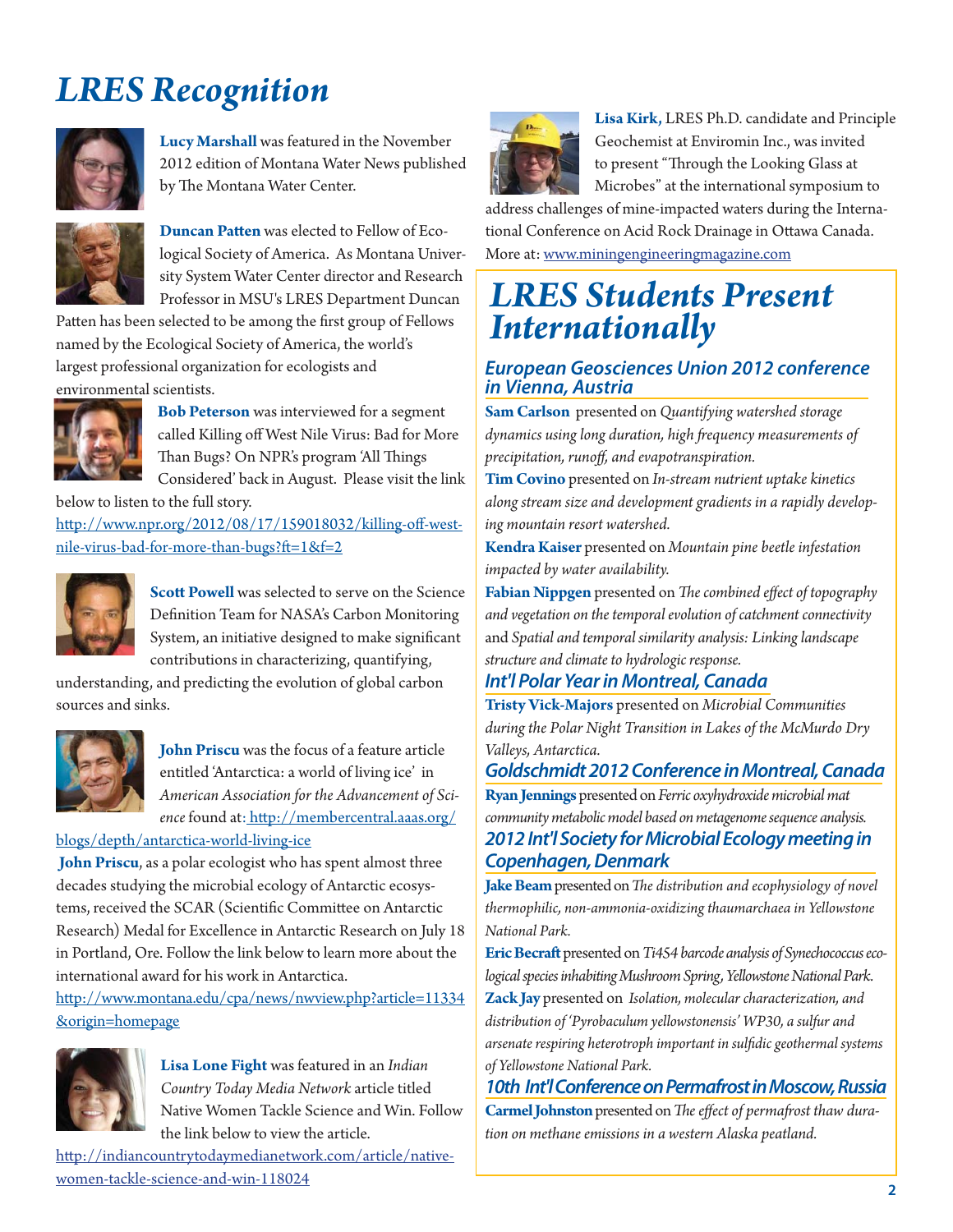# *Ag Appreciation Event*

The College of Agriculture hosted the 2nd annual Ag Fair on Friday, October 26, from 2:00-5:00 p.m. in the SUB ballrooms. . The Ag Fair featured booths with interactive displays and fun prizes from departments within the College, Extension, 4-H, and a variety of agricultural organizations across Montana. The Extension Water Quality program and the Weed Ecology and Management program were featured from LRES. The event was free and open to the public. *-Jane Mangold*

### *GSO Activity Friday LRES Socials*

Adam Sigler (blue) and Katie Kleehammer (white) of the Extension Water Quality Program explaining issues with water quality to interested guests.



Participants guess seed count numbers and match the seed to the plant at the Weed Ecology & Management booth.

Please be on the lookout for invitations for the Friday socials at Columbo's Pizza and Pasta across College St. from campus. They are held every second Friday of the month at 5pm. All Land Resources and Environmental Sciences students, faculty, and staff are encouraged to attend. We hope to see you there!

### *LRES Trailwork Day*

The GSO organized a 'Trailwork Day' on Saturday October 13, a hardy crew of about ten to fifteen LRES students and faculty (thanks Perry!) partnered with the Gallatin Valley Land Trust to resurface a trail connecting Gallatin Park Dr. and the Cherry River Fishing Access. We spent the morning shoveling, moving and raking gravel around the area to make the trail more easily accessed by everyone. It was a great opportunity to get outside, meet people from the department, have a good time and help maintain the extensive trail system we have here in Bozeman. *- Kim Taylor*



Students carried gravel in wheelbarrows to Students carried gravel in wheelbarrowsto a trail near the East Gallatin Recreation area. Where they, like Heidi Clark here, then raked it out to a nice thick gravel surface that should last for at least 10 years.

# *Experience at the European Geophysical Union in Vienna*

 In April of last year, I was given the opportunity to present a poster summarizing my research, titled "Quantifying watershed storage dynamics using long duration, high frequency measurements of precipitation, runoff, and evapotranspiration", with the MSU Watershed Hydrology lab at the general assembly of the European Geophysical Union. My research, which has also been presented at MSU, combines terms for the hydrological inputs and outputs to quantify water storage and release dynamics within a small watershed. This opportunity was made possible by funding from the MSU LRES department, College of Agriculture, and the MSU Undergraduate Scholars Program. While attending the EGU (the second largest geosciences conference in the world!),



Sam Carlson taking a break at the EGU *(right)*



I was exposed to cutting edge environmental science, including new research in the fields of hydrology, snow science, biogeochemistry, and climatology. During the time leading up to my poster presentation, I found myself increasingly excited about the relevance of my own work, and increasingly familiar with the context. In presenting my poster, I was able to engage scientists of many different persuasions in a varied discussion of the connections between my work and the many other compelling ideas which were presented at this conference. As expected, I learned more about my own project, and about related research by the numerous hydrologists and ecologists in attendance. However, I did not anticipate the degree to which I would be exposed to the exciting process of developing new ideas, or new connections between existing ideas. During my presentation, and at the subsequent Catchment Symposium, I was thrilled to be engaged in the amorphous and egalitarian process of developing new ideas and scientific directions. My attendance at EGU has helped me to develop and define my current project, and will help me to develop and clarify scientific ideas in the future. - Sam Carlson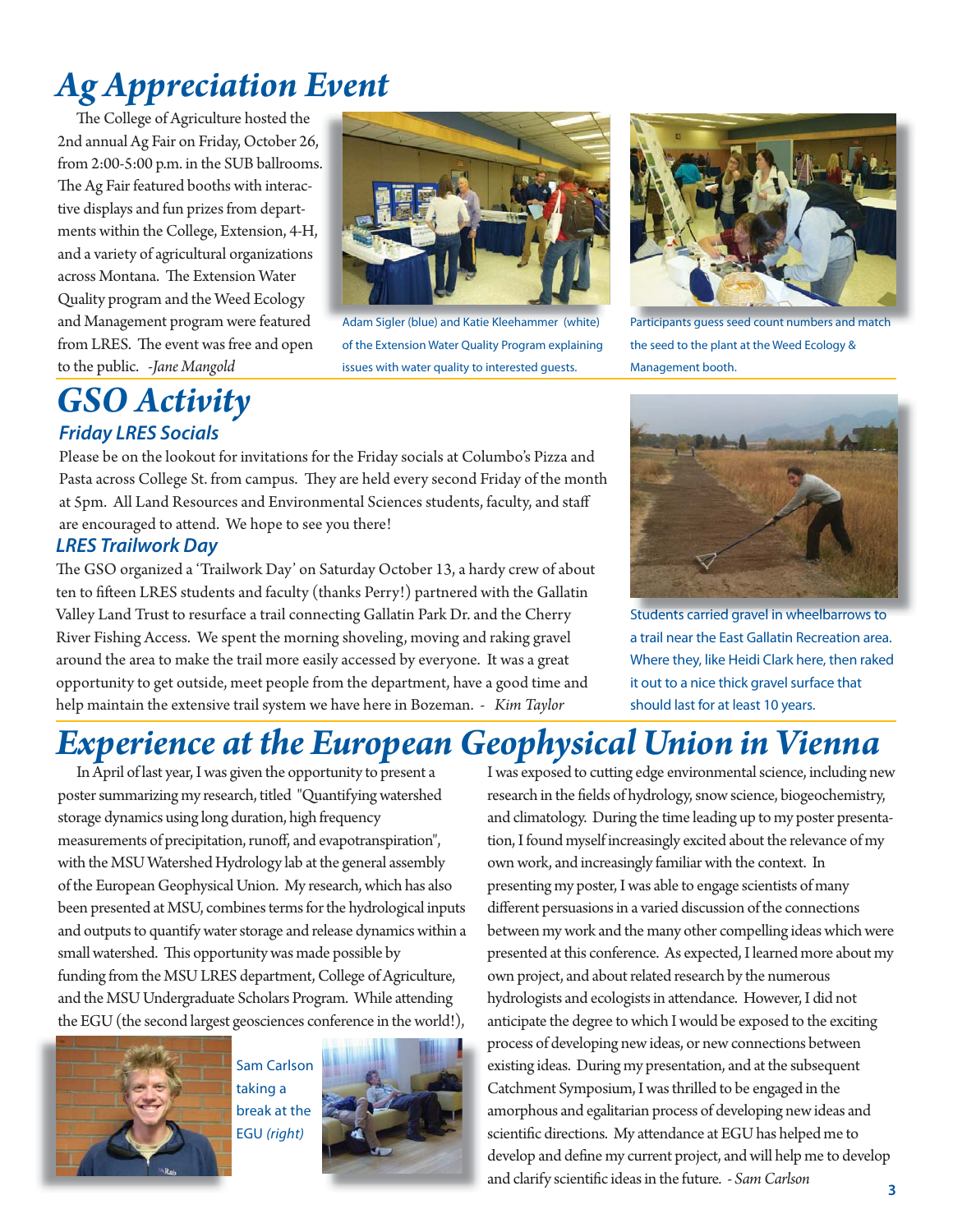# *New Course*

### **New GPS Mapping Service Learning Course Offered**

 A new Fall semester service learning course gives students hands-on GPS mapping experience in a real-world setting, and benefits the community at the same time. Offered as a special topic in Fall 2012, the one-credit course provides the opportunity for students to work on one of two service learning projects while they study GPS fundamentals and applications in mapping in GPHY 357. Students have the choice of participating in the E-911 mapping project with the City of Bozeman Fire and GIS Departments, or the canal mapping project with the Association of Gallatin Agricultural Irrigators (AGAI) and the Gallatin County GIS Department.

The E-911 mapping students are creating maps of high density housing developments to aid in emergency response, while the AGAI students are helping to inventory water resources in the Gallatin Valley. In addition to project planning and implementation, students and cooperators are reflecting on their experiences and learning in an academic setting. This process, called structured reflection, is an essential element of a service learning course. The course also incorporates field trips,

# *Professional Spotlight:*

meetings with cooperators and other activities in support of the projects.

 Seventeen students (of the 36 in GPHY 357) are taking advantage of the opportunity this Fall. A permanent course with Service Learning (SL) designation will be offered in Fall of 2013.

*- Diana Cooksey* 



Mapping students with Allen Armstrong (front right) from Gallatin County GIS - on the tour for the Lewis Ditch mapping project.



 I work as an Education Specialist in the Department of Land Resources and Environmental Sciences. I have worked as a staff member at MSU since completing my M.S. in the Earth Sciences Department in 1999. My thesis project focused on

invasive species in Grand Teton National Park, and when I completed the degree I worked as a Research Associate in the LRES Cropland Weeds program. I received undergraduate degrees in Environmental Sciences and International Affairs from the University of Colorado in Boulder and worked as an interpretive Park Ranger in Grand Teton National Park before returning to graduate school at MSU—but sharing science with public audiences has always been a common theme. I was able to combine my science background with my interest in science education when I worked first as the Education Coordinator for the Center for Invasive Species in LRES, and then later as the Education and Outreach Manager for the Thermal Biology Institute, which examines the biology and geochemistry of life in Yellowstone's thermal environments. I am still working with extremophiles with faculty in LRES, but am focused on much colder environments—examining life in ice with the lab groups of Dr.'s Priscu and Foreman.

Through our work, I focus my efforts helping to build capacity for science teaching with K-12 teachers, and getting kids excited about science—Polar science is a great platform. I organize professional development opportunities for teachers locally and nationally. I have developed field classes through the Master of Science in Science Education (MSSE) program at MSU, and web seminars and teacher training in partnership with the National Science Teachers Association.

 My favorite project is the Crow Education Partnership, which we started in 2009. With a lot of help from MSU scientists and LRES graduate students, we provide science enrichment activities for about 225 4th and 5th grade students on the Crow Reservation. Working with nine teachers at three schools, we provide hands-on science activities, science-based field experiences, and professional development opportunity for teachers.

The best part of my job is working closely with LRES graduate students, who often make my crazy outreach ideas a reality, and share new and exciting science with me along the way. I am headed to Antarctica as the Outreach Coordinator with the Whillans Ice Stream Subglacial Access Research Drilling (WISSARD) Project in November 2012, where I will coordinate the education and outreach efforts from the ice, with a large team of scientists including members of the Priscu Lab Group. Follow our adventures on the WISSARD webpage, www.wissard.org! *- Susan Kelly*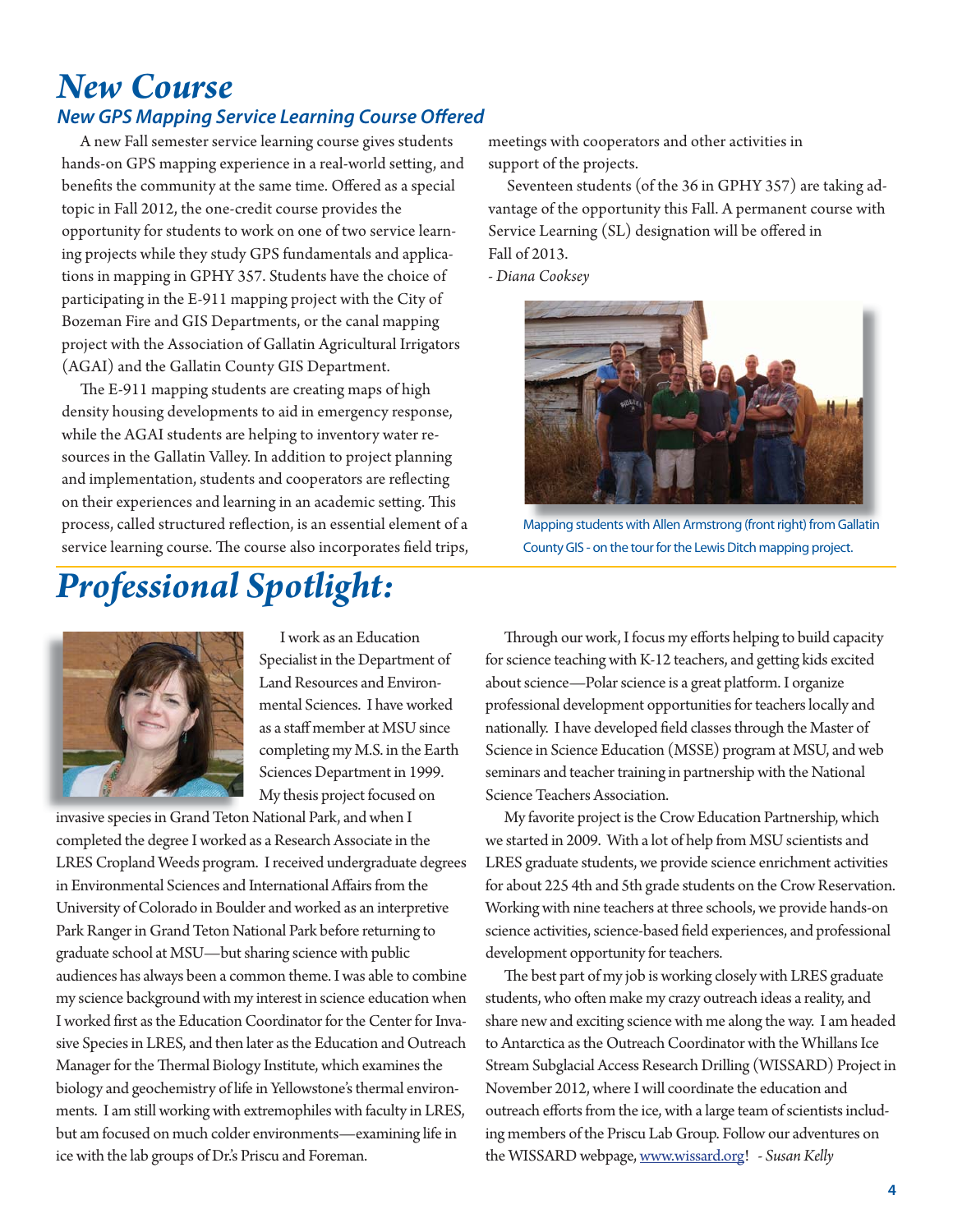# *ENCS245 Fall Field Trip to Kelly Canyon*

The ENSC245 (formerly LRES201; "Soils") teaching team has made a tradition of taking all  $\sim$ 250 students on field trips to sites with high "soil value" density. Kelly Canyon, about a 15-minute drive northeast of campus, is one of these locations.

 Two large excavations showcase a number of important lessons for students. For example, the floodplain soil pit highlights how plant growth can transform fresh "parent material" washed in as overbank deposits from a nearby tributary of Rocky Creek. The terrace soil pit, by contrast, is a trickster of a soil pit. It is filled with rounded gravels  $(2-75 \text{ mm in size})$  and cobbles  $(75-$ 250 mm in size) that would suggest that, at least once upon a time, a river ran through that location. But its position perched high above the floodplain actually hints at another source for those rounded rocks: it is more likely that these rounded rocks originated as conglomerate (a form of sedimentary rock built in part of rounded river-rock) and have eroded down the slopes of the Story Hills, on their eventual journey to the Gulf of Mexico via the Gallatin Valley's creeks and streams. One additional feature was discovered this year: a "spoils" pile of soil was inadvertently placed upslope of the terrace pit, and students noticed that the eroded material from this pile (over the past decade



Professor Tony Hartshorn (long sleeved green shirt) teaches students how to characterize soil properties.

or so that the pit has been used for educational purposes) had buried the original surface, a process they had just witnessed in the floodplain pit, with new deposits burying the previous soil surface. The field trip turned out to be quite the educational and interactive experience for ENSC 245 students.

*– Tony Hartshorn*

# *MSU GPS Base Station Upgrade Helps Local Surveyors and Mappers*

The MSU GPS base station got a significant upgrade in September, allowing survey grade receivers using its real-time corrections to experience improved positioning in difficult environments. The new base station receiver is able to track more satellite signals, which makes it easier to survey under heavy tree canopy and in urban "canyons" where buildings block satellite signals. In addition to tracking GPS satellites, the new station also tracks Russian GLONASS and European Galileo signals - more satellites to choose from translates to better accuracy.

 Originally installed in 2007, the MSU GPS base station provides real-time kinematic (RTK) corrections for survey grade equipment as well as base files for post-processed correction of mapping grade receivers. Users of the base station data include local engineering firms, the City of Bozeman and Gallatin County GIS departments, Federal and State agencies, and MSU students and researchers. In addition to the new receiver, the station upgrade included a new radio (for broadcasting RTK corrections) which complies with the recent FCC narrowband requirement. The MSU GPS base

station is part of a national network of Continuously Operating Reference Stations (CORS) managed by the National Geodetic Survey (NGS).

 Funding for the upgrade was provided by the MSU Civil Engineering Department. The original installation was funded by Sanderson-Stewart of Billings and Bozeman. For more information, please see the MSU GPS Lab website at: www.montana.edu/gps.

*– Diana Cooksey*

Advanced GPS mapping student Kevin Loberg installing the new base station antenna.

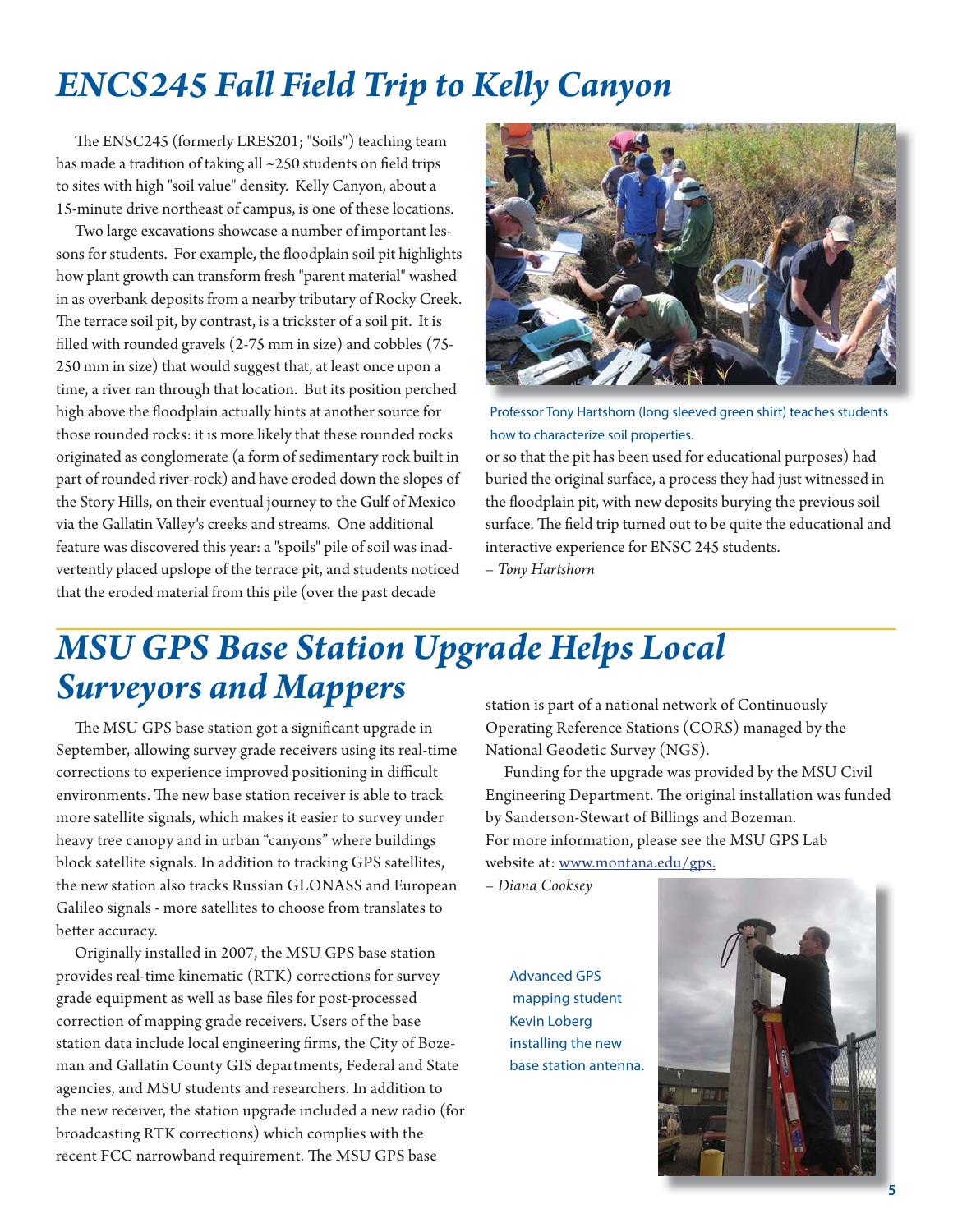# *Teacher's Workshop in Yellowstone on Climate Change*

 In August 2012, the Department of Land Resources and Environmental Sciences co-sponsored a climate change teacher workshop in Yellowstone National Park. Fifteen middle and high school teachers who live and teach in the Greater Yellowstone Ecosystem attended. During the four-day workshop teachers participated in hands-on activities for the classroom, field excursions and lectures from MSU and federal agency scientists. Teachers designed service learning projects for their students that focus on climate change issues linked to Yellowstone and will implement the service learning projects with their students during the 2012-2013 school year.

 Both LRES faculty and graduate students helped to make the workshop a success. Dr. Christine Foreman talked about ice cores and how scientists use proxy data to reconstruct climate records, while graduate students Tristy Vick and Heidi Smith assisted with workshop activities and logistics. LRES Education Specialist Susan Kelly, along with scientists and graduate students work in the classrooms with the teachers throughout the year. Teachers and their students will participate in a final Climate Change Summit at MSU in the spring of 2013, when the middle and high school students will showcase their project results for MSU faculty.

The workshop was supported by the Department of Land

Resources and Environmental Sciences, the MSU Institute on Ecosystems, Yellowstone National Park, and a grant from the National Park Foundation.





*(above)* LRES graduate student Tristy Vick working with future climate change scientists at the Sleeping Giant Middle School in Livingston, MT. *(left)* Belgrade teachers design service learning projects for their students that focus on climate change.

# *Argentinian Insect Chemical Ecology Workshop*

 David Weaver visited Bariloche, Argentina this past spring to join collaborators working in insect chemical ecology and management of insects in stored product. In this portion of Patagonia, he joined an international team of experts providing training on key techniques in chemical ecology to graduate students from academic and research institutions throughout Argentina. The intensive training workshop ran from April 10 – 14 and was hosted by the Universidad Nacional de Comahue – Bariloche.



After this he gave two symposium presentations at the Eighth Congreso Argentino de Entomologia held from April 17 - 20. The talks were co-authored with Bozeman colleagues from MSU and the Forest Service, as well as researchers from Argentina.

 An interesting adventure occurred during his return trip. A volcanic eruption in nearby Chile had deposited ash in the region where he visited and the fine layer covering all surfaces caused a local die-off in much of the insect community. As part of the collaboration on stored product insects, he agreed to bring back samples of the ash to MSU, because it probably kills the insects by absorbing waxes on their bodies. The goal was to have particle size and composition measured by a collaborating Mechanical Engineering laboratory on the Bozeman campus because these characteristics play a role in how effective the particles are at soaking up wax. Of course, scientists always provide a bit of excitement crossing international borders and trying to explain that several large vials of grayish-white power were actually volcanic ash intended for scientific research proved to be no exception! Fortunately, David was able to successfully deliver the material to his colleague here on campus after carefully explaining the circumstances.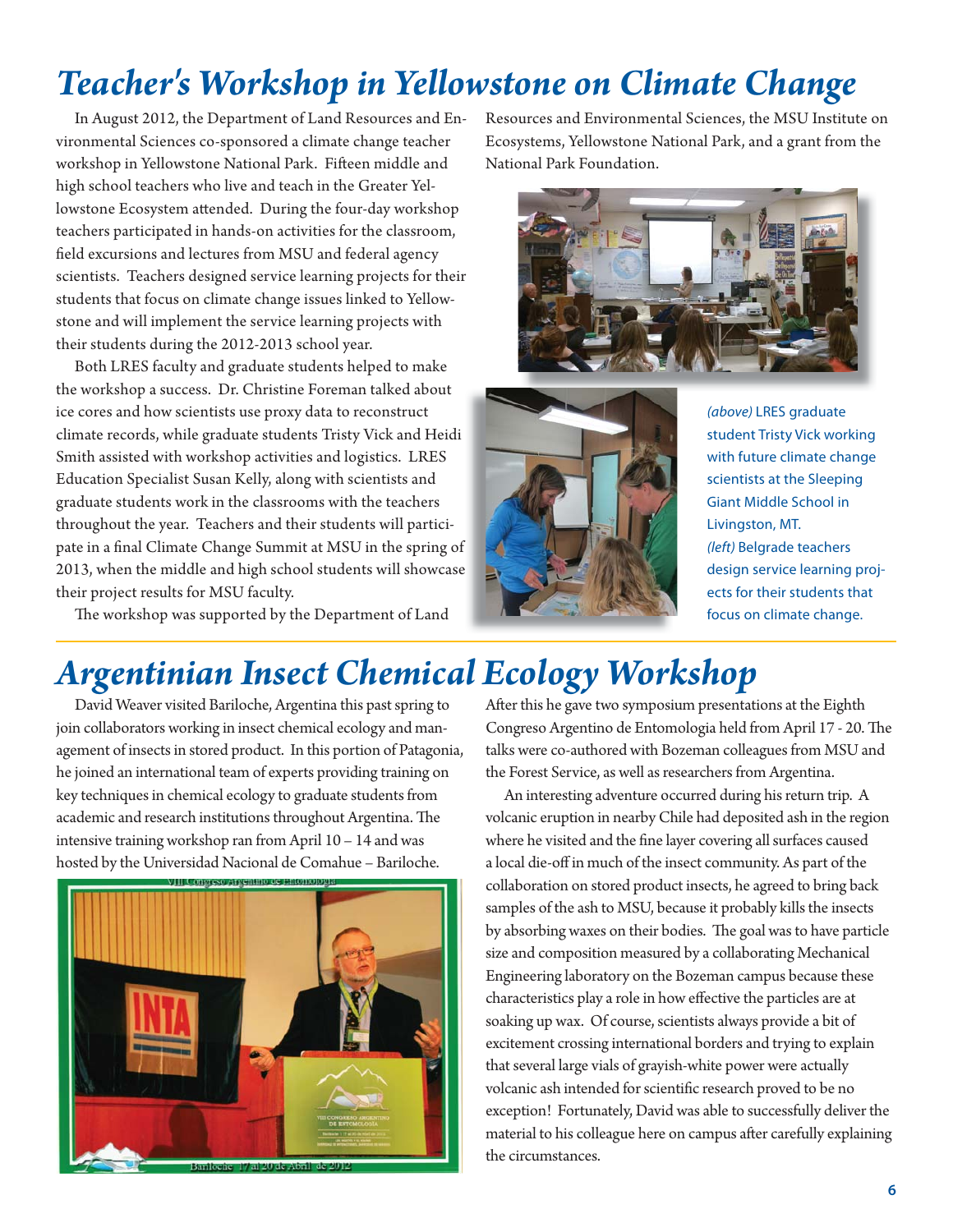# *LRES Grants 2011-2012*

### *New grants awarded from December 2011 through October 2012*

These funds fuel our research and teaching mission—to discover new knowledge, to engage and train students using laboratory and field studies across local to global scales, and to enrich the lives of Montanans. Please take a minute to congratulate our faculty and staff on their meaningful work and impressive accomplishments.

*Agency & PI Title*

### **Montana Grants**

### **Montana Department of Agriculture**

| O'Neill, Delphia | Effect of Temperature on Leafcutting Bee Development |
|------------------|------------------------------------------------------|
| Weaver           | Farm Bill Khapra Beetle Survey                       |

#### **Montana Noxious Weed Trust Fund**

| Goodwin, Galli-Noble | Weed Free Borders Protection                                           |
|----------------------|------------------------------------------------------------------------|
| Littlefield          | Whitetop Biological Control                                            |
| Littlefield          | Invasive Hawkweed Biological Control                                   |
| Littlefield          | Common Tansy & Ox-Eye Daisy Biological Control                         |
| Littlefield          | Russian Knapweed Biological Control                                    |
| Mangold              | Tall Buttercup Ecology and Integrated Management                       |
| Mangold, Menalled    | Weed Seedling Identification Guide                                     |
| Weaver               | Establishing and Monitoring Insectaries for Yellow Toadflax Biocontrol |
| Weaver               | Identifying and Testing Candidate Agents for Russian Olive Biocontrol  |

#### **Montana Wheat & Barley Committee**

| Menalled, Mangold,        |                                                                                                             |
|---------------------------|-------------------------------------------------------------------------------------------------------------|
| Parkinson                 | Weed Seedling Identification Guide for Montana and the Northern Great Plains                                |
| Miller, Holmes,           |                                                                                                             |
| Jones, Bekkerman          | Diversified Cropping Systems: High and Low Input Strategies                                                 |
| Stoy                      | Atmospheric Transport, Water Use, and Carbon Sequestration in MT Wheat Fields: Technology for               |
|                           | <b>Improved Management</b>                                                                                  |
| Weaver                    | Wheat Stem Sawfly IPM: Developing New Forms of Host Plant Resistance and Implementing IPM Systems Statewide |
| Weaver                    | Parasitoids of the Wheat Stem Sawfly: Augmentation, Impact and Education                                    |
| Weaver                    | MWBC - Orange Wheat Blossom Midge Management                                                                |
| <b>Llaivarcity Crapts</b> |                                                                                                             |

### **University Grants**

**Algoma University**

2012 NAISN Workshop Coordination

| <b>Private Grants</b>              |                                                                                                    |
|------------------------------------|----------------------------------------------------------------------------------------------------|
| <b>American Honda Foundation</b>   |                                                                                                    |
| Kelly                              | Crow Education Partnership                                                                         |
|                                    | <b>Confederated Tribes of the Umatilla Indian Reservation</b>                                      |
| Poole                              | CTUIR Evaluation of Hydrologic Effectiveness of Stream Reach Treatment Methods                     |
| Poole                              | Regional Assessment of Geomorphic and Hyporheic Influences on Stream Temperature and Resilience to |
|                                    | Climate Change                                                                                     |
| <b>Lockheed Martin Corporation</b> |                                                                                                    |
| Kelly                              | TBI Mini-Grant                                                                                     |
| <b>Washington Foundation</b>       |                                                                                                    |
| Kelly                              | Support for WISSARD Outreach Efforts                                                               |
| <b>Weyerhaeuser Company</b>        |                                                                                                    |
| Hartshorn                          | Quantifying Soil Respiration Rates in Managed Loblolly Pine Plantations                            |
| <b>Federal Grants</b>              |                                                                                                    |
| <b>Bureau of Indian Affairs</b>    |                                                                                                    |
| Weaver                             | Biological Control of Noxious Weeds - Toadflaxes                                                   |
| <b>Bureau of Land Management</b>   |                                                                                                    |
| Mangold                            | Noxious Weed Awareness and Education in Montana                                                    |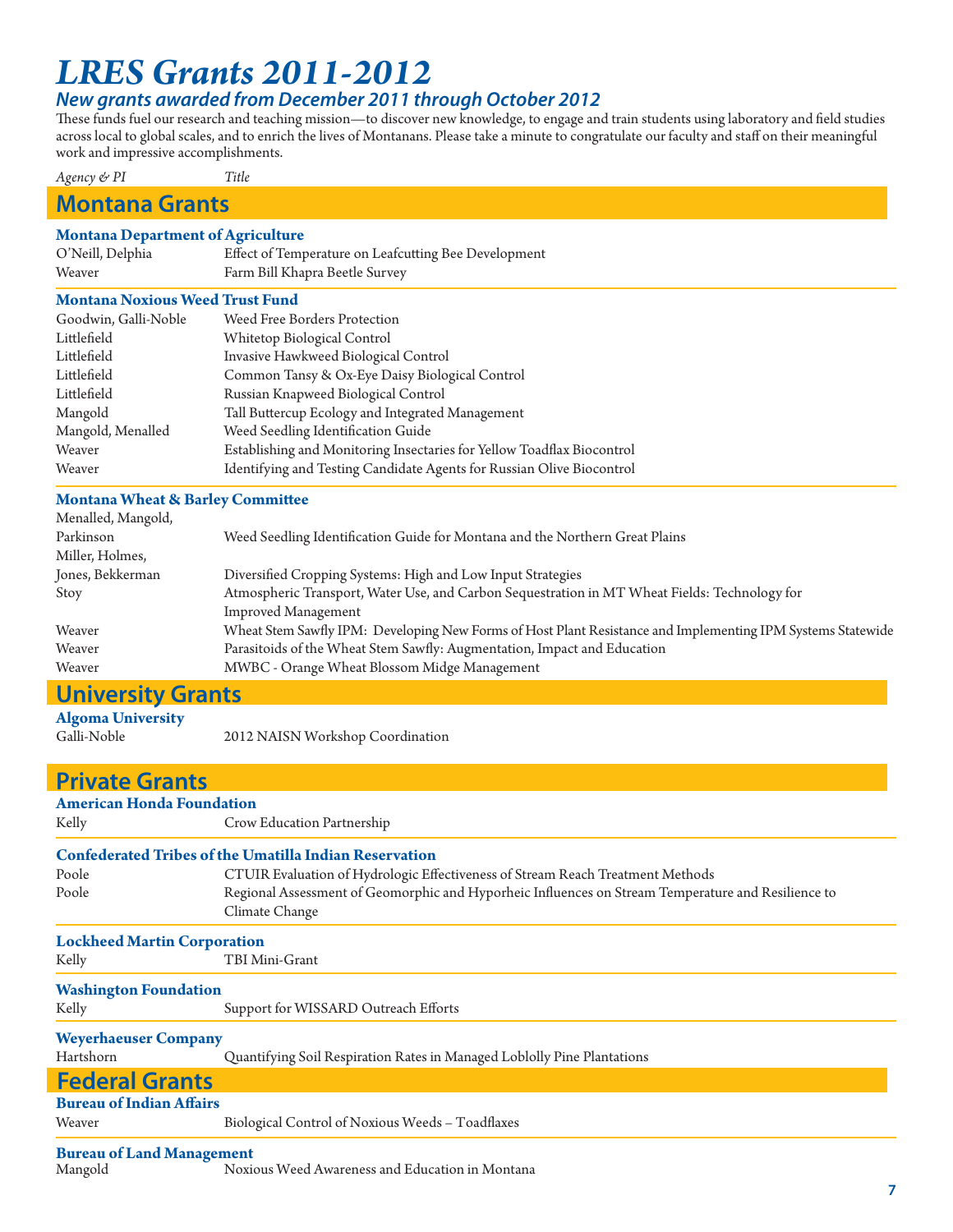#### **Goddard Space Flight Center**

Dore Environmental Controls on Abiotic Trace Gas Production Via Low-Temperature Brine-Rock Interactions

#### **Montana Department of Environmental Quality**

Sigler Enhancing Advanced Volunteer Monitoring Capabilities in Montana

#### **National Science Foundation - MT Institute on Ecosytems**

| Brookshire                | Water, Carbon, and Nitrogen Dynamics in a Floodplain Riverscape: Isotopic and Sensor Approaches              |
|---------------------------|--------------------------------------------------------------------------------------------------------------|
|                           | to Link Biogeochemical Cycles                                                                                |
| Brookshire, Stoy,         |                                                                                                              |
| Ewing, Whitlock           | Controls on Productivity and Biogeochemical Cycling in Sub-Alpine Grasslands of the Northern Rocky Mountains |
| Dore, McDermott,          |                                                                                                              |
| McGlynn, Whitlock         | Linking Microbial Processes to Landscape-Scale Trace Gas Fluxes Via Hydrologic Controls on Soil              |
|                           | Chemistry in a Forested Montana Ecosystem                                                                    |
| Ewing, Jones, Whitlock    | Long-Term Water Balance and Nitrate Biogeochemistry in Cultivated Alluvial Landscapes of Central Montana     |
| Foreman                   | Clues to the Cryosphere: Symposium for the National Science Teachers Association Annual Meeting              |
| McDermott, Whitlock       | EPSCoR Focus 1 Science Plan                                                                                  |
| Marshall, Whitlock        | Landscape Systems and Environmental Change in Western Montana: A Multidisciplinary approach to               |
|                           | Hydrology, Ecology, and Economics                                                                            |
| Maxwell, Rew,             |                                                                                                              |
| Barroso-Perez, Whitlock   | Identifying the Factors and Interactions That Drive Agroecosystems Over Sustainability Thresholds            |
| Poole, Izurieta, Whitlock | Seasonality and Sources of Recharge Water to the Nyack Floodplain in Relation to Rates of Biogeochemical     |
|                           | Processes and Ecosystem Function                                                                             |
| Poole, Whitlock           | Preliminary Science Plan for Focus 2: Linking Changes in Landscape Pattern to Ecosystem Process              |
| Poole                     | COLLABORATIVE RESEARCH: Leaky Rivers: Nutrient Retention and Productivity in Rocky                           |
|                           | Mountain Streams Under Alternate Stable States                                                               |

### **University of California Davis**

Menalled, Mangold,

Parkinson Weed Seedling Identification Guide for Montana and the Northern Great Plains

#### **US Animal and Plant Health Inspection Service**

| Littlefield | Biological Control of Orange Hawkweed                                                           |
|-------------|-------------------------------------------------------------------------------------------------|
| Littlefield | Biological Control Agents of Russian Knapweed: Rearing, Redistribution and Monitoring of Agents |
| Weaver      | Yellow Toadflax Biological Control                                                              |

#### **USDA Forest Service**

| Lawrence    | Combining Landsat and Radarsat Technology to Delineate Spruce-Fir and Other Forest Types Within the           |
|-------------|---------------------------------------------------------------------------------------------------------------|
|             | Distribution of Canada Lynx                                                                                   |
| Littlefield | Collecting, Redistributing, Monitoring Populations and Estimating Impacts of the Rush Skeletonweed Root Moth, |
|             | Bradyrrhoa gilveolella                                                                                        |

#### **USDA National Institute of Food and Agriculture**

| Engel, Menalled            | Targeted Grazing to Reduce Tillage: Environmental, Ecological, and Economic Assessment of Reintegrating Animal<br>and Crop Production |
|----------------------------|---------------------------------------------------------------------------------------------------------------------------------------|
| Mangold, Littlefield,      |                                                                                                                                       |
| Lehnhoff, Burkel           | Investigating Multi-Trophic Interactions                                                                                              |
| Menalled, Mangold,         |                                                                                                                                       |
| Dyer, Z. Miller            | Optimizing Efficacy Of Downy Brome (Bromus tectorum) Biocontrol in Crops and Rangelands: Integration<br>and Implementation            |
| Menalled, O'Neill, Weaver, |                                                                                                                                       |
| Boles, Z. Miller, Burkle,  |                                                                                                                                       |
| Bekkerman, Hatfield,       |                                                                                                                                       |
| Burrows, P. Miller, Engel  | Targeted Grazing to Reduce Tillage: Environmental, Ecological, and Economic Assessment of Reintegrating<br>Animal and Crop Production |
| P. Miller, Menalled        | Targeted Grazing to Reduce Tillage: Environmental, Ecological, and Economic Assessment of Reintegrating<br>Animal and Crop Production |
| $TTQ \cap 1 \dots 1$       |                                                                                                                                       |

Poole Assessing Hydrologic, Hyporheic, and Surface Water Temperature Responses to Stream Restoration